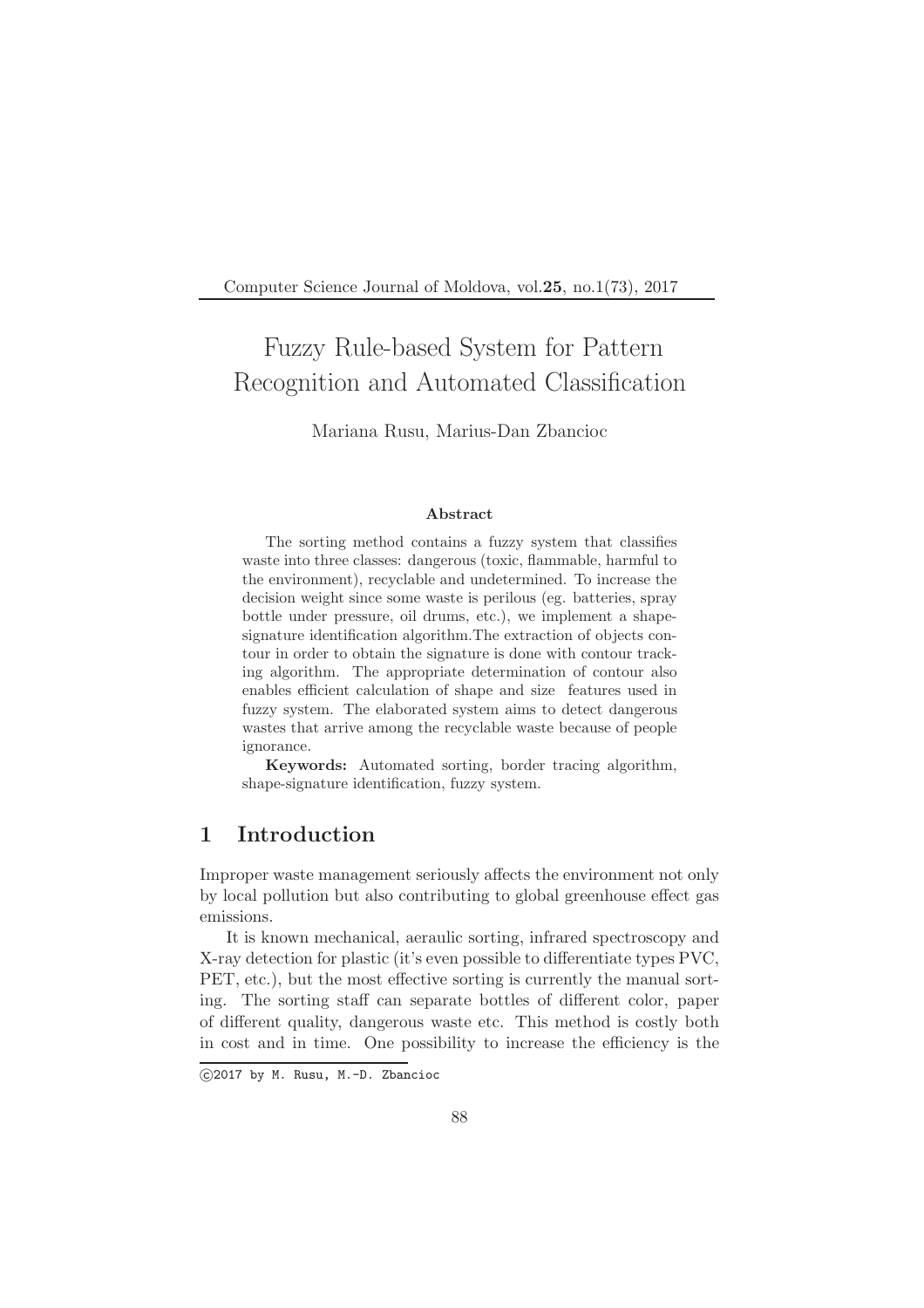use of semiautomatic Decision Support Systems [1], [2], [3]. There are known implementations of optical sorting through the application of algorithms for digital images recognition [4], [5], [6]. The main objective of designed SSD for waste sorting depends on the critical issues facing a certain society, country. Many researchers have applied waste management options: material recovery through recycling / reuse (paper, plastic, metals, etc.), incineration, composting and storage of perilous waste.

The automated sorting method proposed in this paper includes four basic steps. At the first step we identify if there is a danger symbol on the label using normalized correlation coefficient (CCN) and a genetic algorithm (GA). If the label contains one of the symbols of danger, the packaging is considered dangerous and is removed from the packaging tape for recycling. The second step consists in extracting the characteristics of packaging and includes a contour tracking algorithm and an algorithm for extracting the signature (the distance between the centroid and contour). At this stage we apply morphological operators: dilation and erosion to obtain a complete pattern (without holes) and we calculate the perimeter and the area of the shape. Another parameter of the fuzzy system: the shape symmetry is determined based on the signature. The 3rd step includes a fuzzy logic decision support system which, based on fuzzy input variables (shape, size and symmetry), groups the packaging into three classes: recyclable, dangerous and determined. At the fourth step based on a difference function of signatures, the decision taken at the previous step is confirmed or refuted.

# 2 Automated identification of objects based on NCC and GA

Dangerous symbol identification on the label is done by templates matching with the perilous symbols [7] using CCN. The genetic algorithm generates new values for rescale the image from  $1/3$  to 3 times and rotation from 0 to 360, so the results do not depend on the size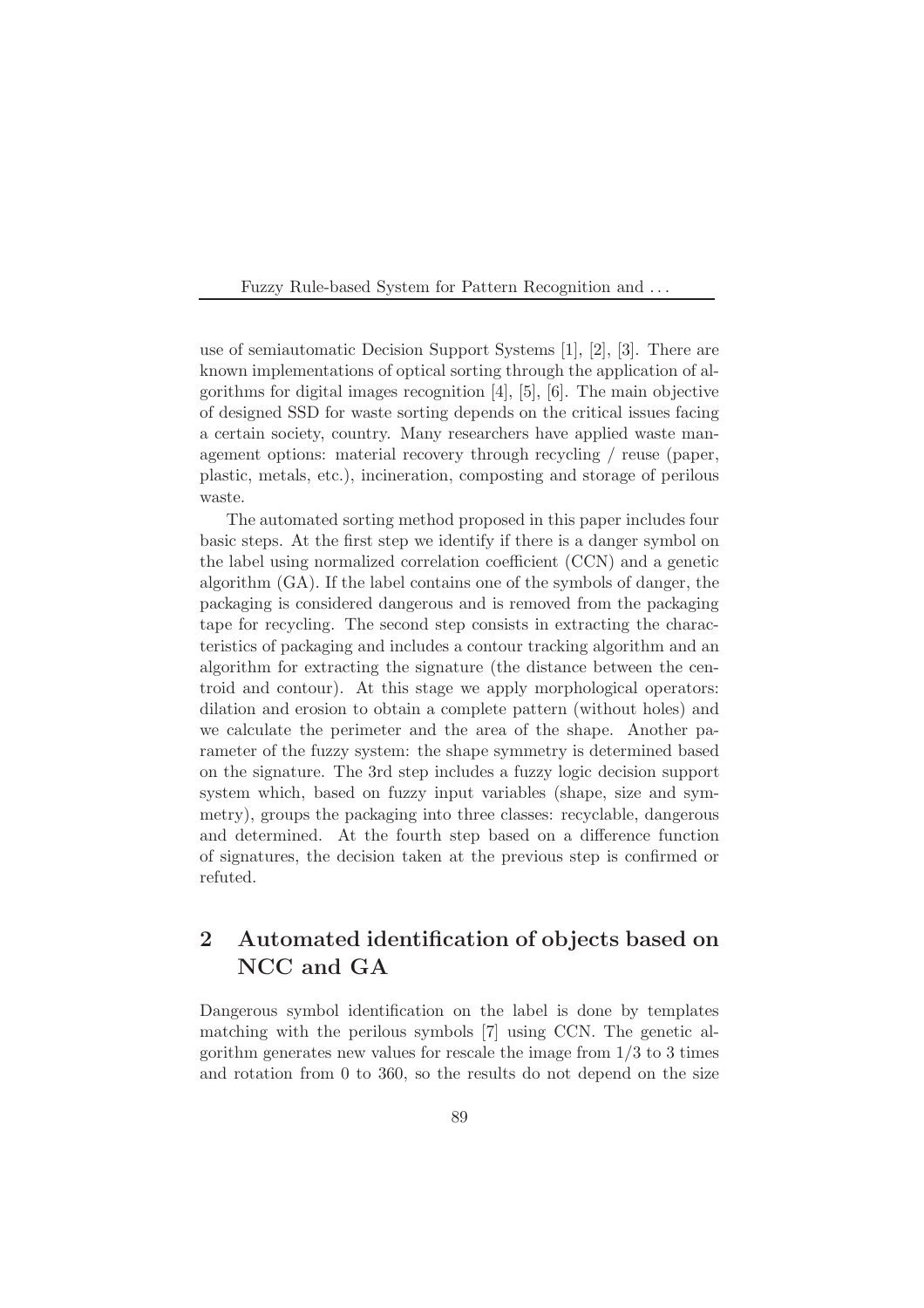

and image capture angle. The method is described in detail in [6].

The implementation of a GA reduces the calculation time for new values of size and rotation angle of the image, preserving only the best previous results at generation of new values. GA reduces the calculation steps thus achieving an optimal outcome time.



Figure 1. The block diagram of the method based on normalized crosscorrelation and GA [6]

Table 1. Implementation of the method based on CCN and GA



The benefits of implementing AG are argued and presented in [6].

# 3 Features extraction

The process of the shape feature extraction comprises the following steps: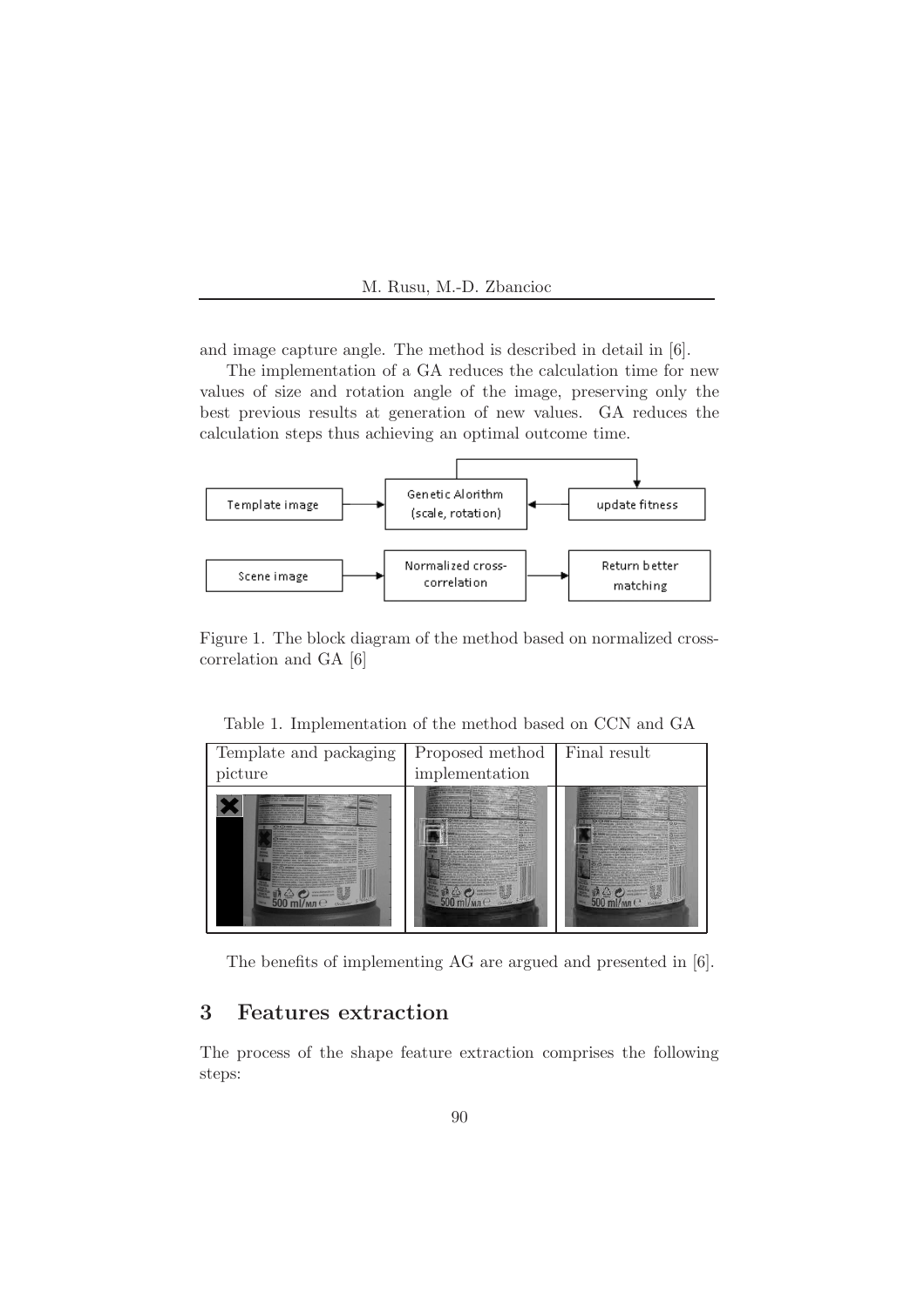- image binarization, segmentation using a threshold histogram method;
- application of morphological operators: dilation, erosion;
- implementation of a contour tracking algorithm;
- implementation of a signature extraction algorithm;
- determination of shape, size, symmetry.

#### 3.1 Contours determination

For image binarization it is used a threshold algorithm [8] or [9] with a single threshold. Having the binary image, we are looking for selection of the contour pixels, hence the name of the algorithm – contour tracking algorithm [10]. Contours tracking algorithm (walk of the blind) scans the image from the upper left corner until it finds a pixel (different from the background) which belongs to the object, this pixel is denoted by  $Ps$  and it is the start pixel of the contour. The current pixel is denoted by  $Pc$ . It is chosen a scroll direction of the contour. It is defined a variable dir that holds previous moving direction of the previous item along the contour to the current one. It initializes  $dir = 0$ and  $arm = (dir + 5)$  modulo 8.



Figure 2. Representation of the direction and vicinity 3x3 of the current pixel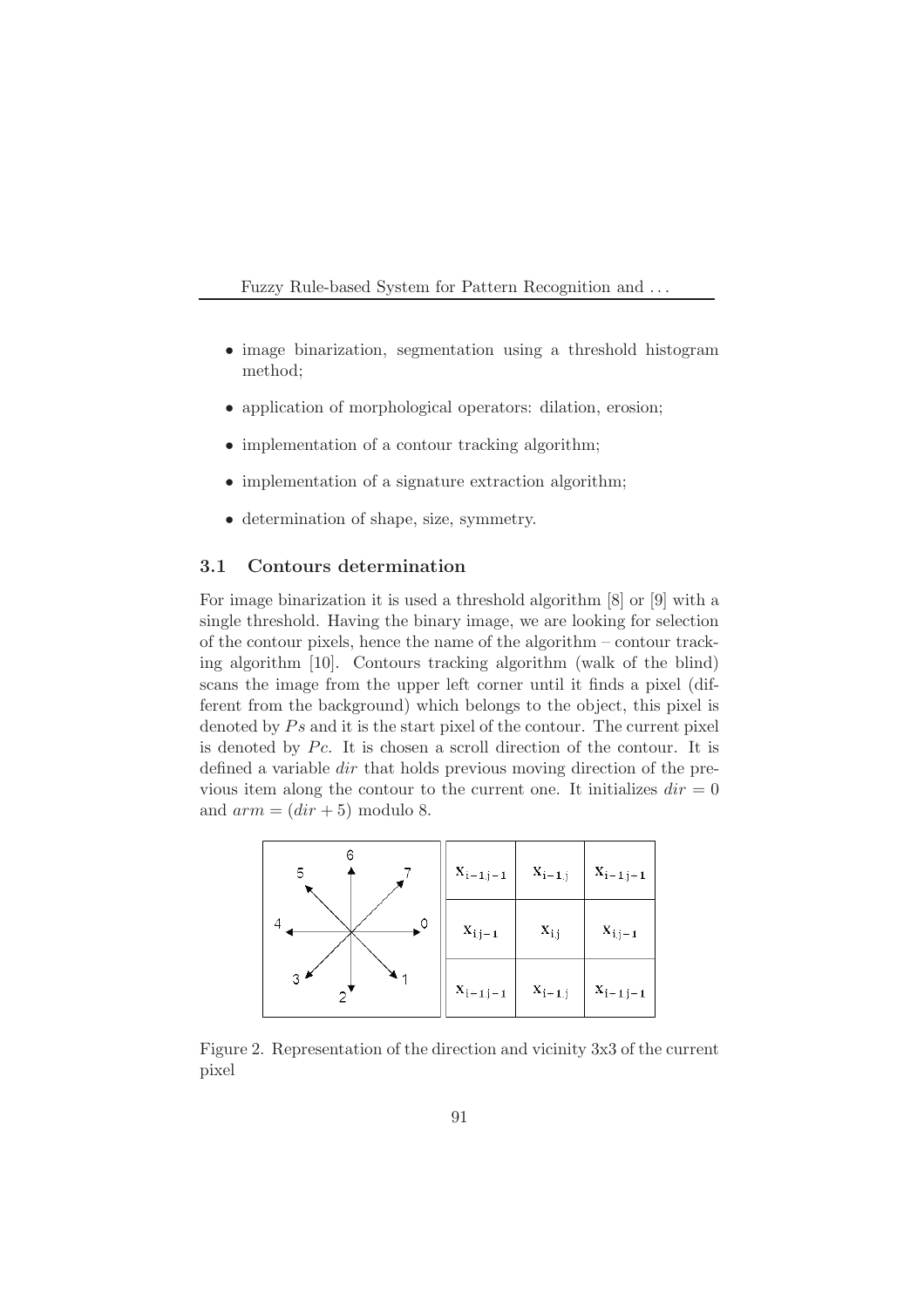

It scans the neighbors of current pixel in the chosen scroll direction starting from the arm position, until finding a new pixel object which is labeled and becomes current pixel  $P_c$ . Variable direction dir is updated based on the current pixel found, and the variable arm is recalculated according to dir. The previous step is repeated until the closure of contour, then until the start pixel becomes again the current pixel. Examples of contour determination are shown in Table 2, column 1.



Table 2. Edge and signatures representation

#### 3.2 Shape-signature extraction

A signature is a one-dimensional representation of a surface. It was chosen to define the signature as the distance from a reference point – the gravity center of shape  $(g_x, g_y)$  – to every point of the contour (Table 2, column 2) [11]. The idea is to reduce the representation of contour to a one-dimensional function, which is basically easier to describe than the original two-dimensional outline.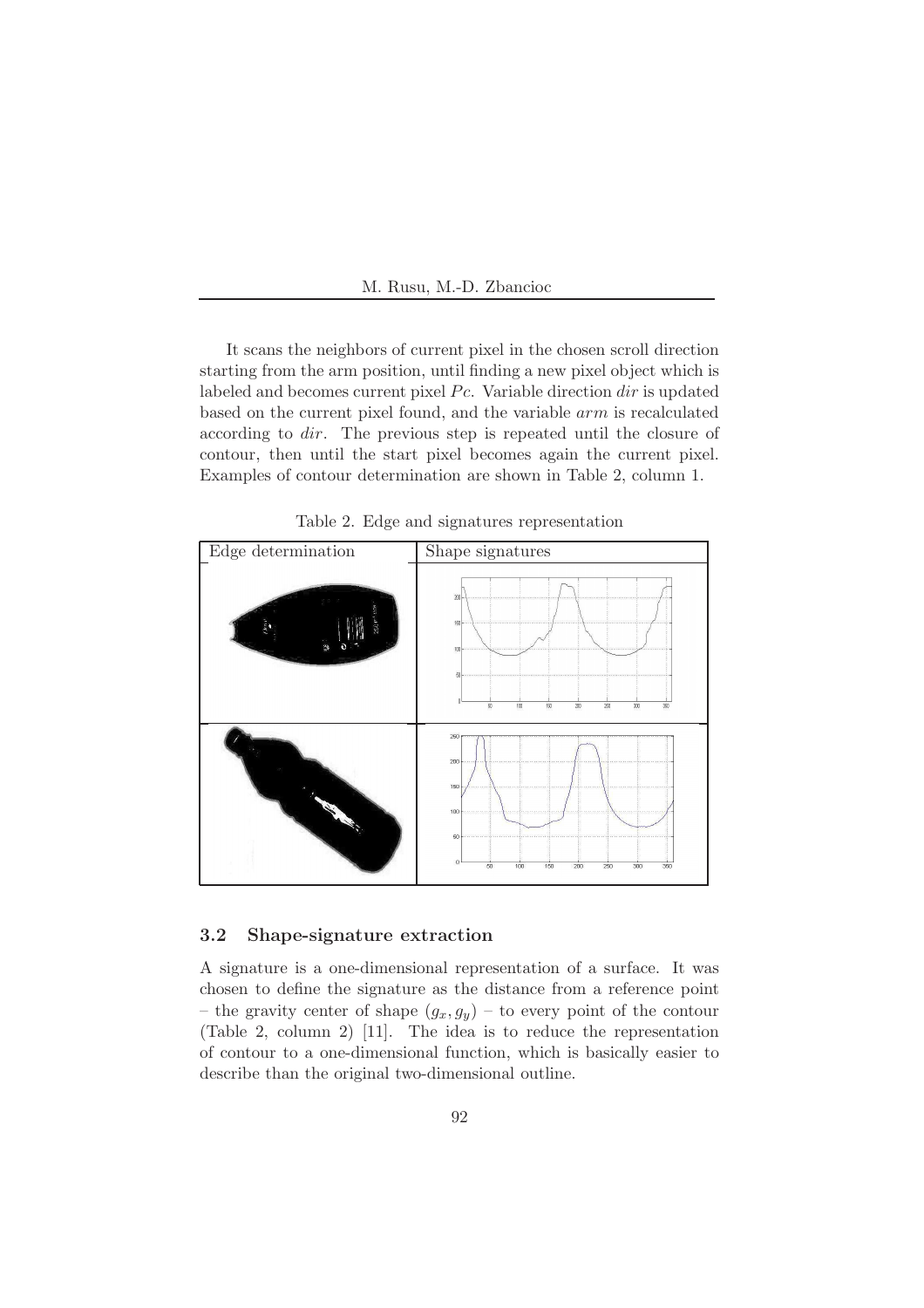The shape's signature is a reversible representation – knowing the signature it is possible to reconstruct the object contour. The size of the signature vector is of 360 values, one value obtained for each angle value of half-straight line which starts from the point  $(g_x, g_y)$  and intersects the contour (the edge). If the intersection of a half-straight line with the contour which scans the shape is made at several points, then it will preserve the farthest value.

$$
d(n) = \sqrt{(x(n) - g_x)^2 + (y(n) - g_y)^2}.
$$
 (1)

#### 3.3 Shape, size, symmetry determination

The paper [12] is a review of description and representation techniques of forms in order to recognize the objects or their automatic classification. The number of distinctive features is directly proportional to the correctness of the obtained results after execution of an Pattern Recognition algorithm and indirect to computing time. For example, if the color is not a distinctive feature, it is not recommended to be included in the algorithm. For packages description there were chosen three distinctive characteristics: shape, size and symmetry. Before calculating the area of the object, the morphological operators were applied: dilatation – to fill "holes" which were obtained from segmentation due to light reflection, and then erosion – to return to the original shape (delete pixels that were added at dilatation). The area (A) is considered to be the total number of pixels that represent the object. The perimeter (P) is represented by the pixels of contour. The shape and the size are calculated according to the formulas below:

$$
Shape = \frac{4\pi A}{P^2},\tag{2}
$$

$$
Size = \frac{A\_shape}{A\_image}.\tag{3}
$$

A shape represents the area of object that we want to identify and the  $A$ -image – is the total number of pixels from image. The contour of shape is not a smooth line after segmentation, but contains unevenness,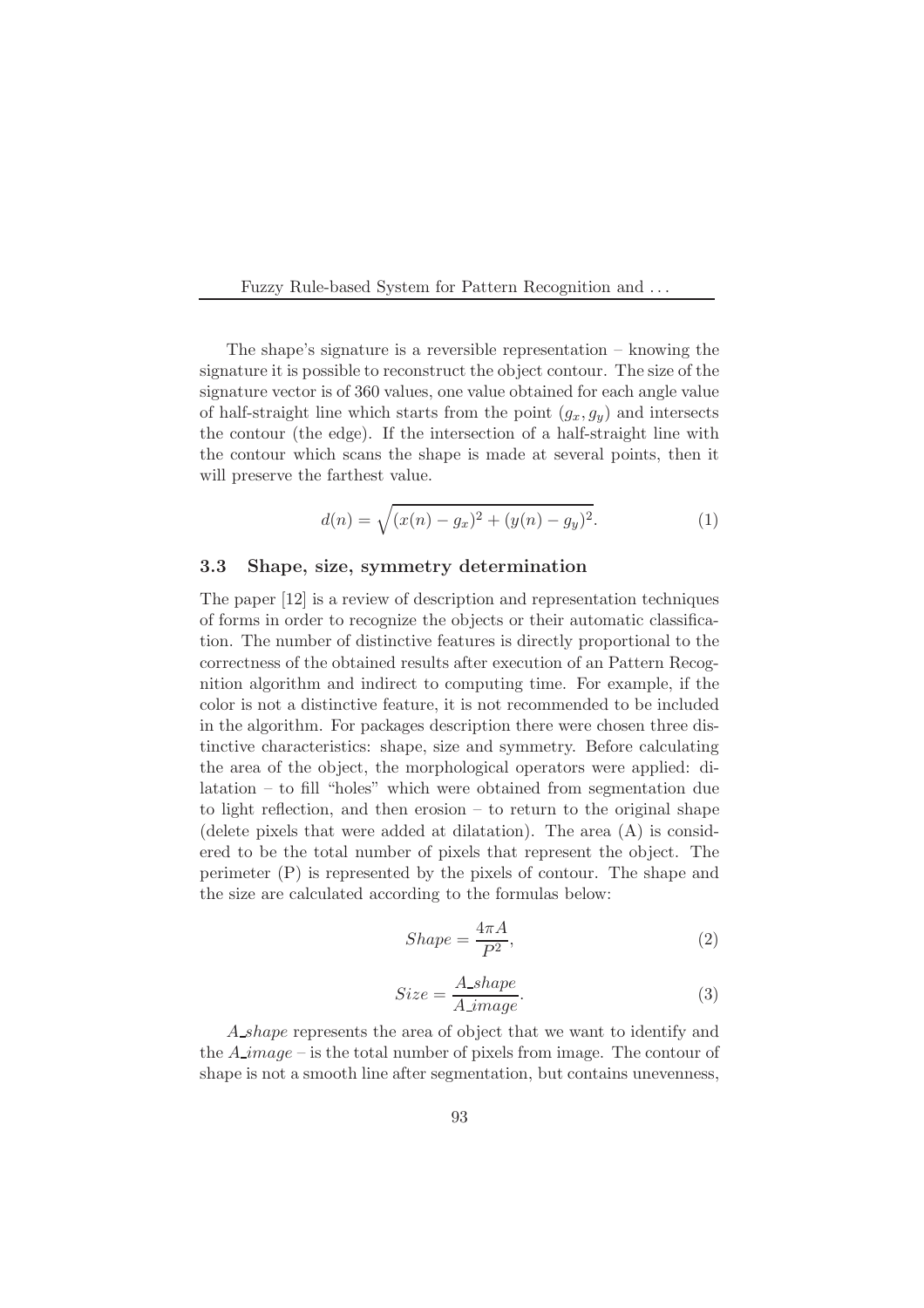therefore at the application of the formula for form calculation, we get approximate results, with a margin of error. For this reason it is done a normalization so that the values should be in the range [0, 1]. The symmetry is determined by signature. We assume that the symmetrical shapes (after horizontal axis) represent dangerous packaging – bottles of spray under pressure, batteries etc.

# 4 Fuzzy Rule-based System

Fuzzy logic differs from binary logic based on variables 0 or 1 ("true" or "false") by intermediate values, which is "true" or "false" with a degree of membership,  $\theta$  representing not belonging and  $1$  – total belonging. The fuzzy system transforms linguistic expressions "huge size", "elongated shape", "small symmetry" that include imprecision / ambiguity in numerical values. Hence, the representing degrees of membership in interval [0, 1], correspond to the partial truth between "completely true" and "completely false". There can be used modifiers / linguistic enhancers "somewhat high", "little", "pretty little", "extremely" etc. with numerical values for the system inputs. The Fuzzy logic renders values.

#### 1) The definition of fuzzy sets for input variables

The fuzzification of inputs consists in determining the belonging degree of input data to fuzzy sets, by the membership function. The most usual membership functions are triangular and trapezoidal shape. We have chosen the trapezoidal membership function to define the set, because compared to the triangular membership functions, it has an interval in which the membership degree is 1, but the choice is subjective.

#### a) Definition of fuzzy sets for input variable *Size*

The input variable *Size* is defined by four trapezoidal fuzzy sets: Small, Medium, Large, and Extra Large with the universe of discourse [0, 0.5]. It is considered that the huge-sized objects can occupy up to 50% of the viewing area, hence the upper limit of the universe of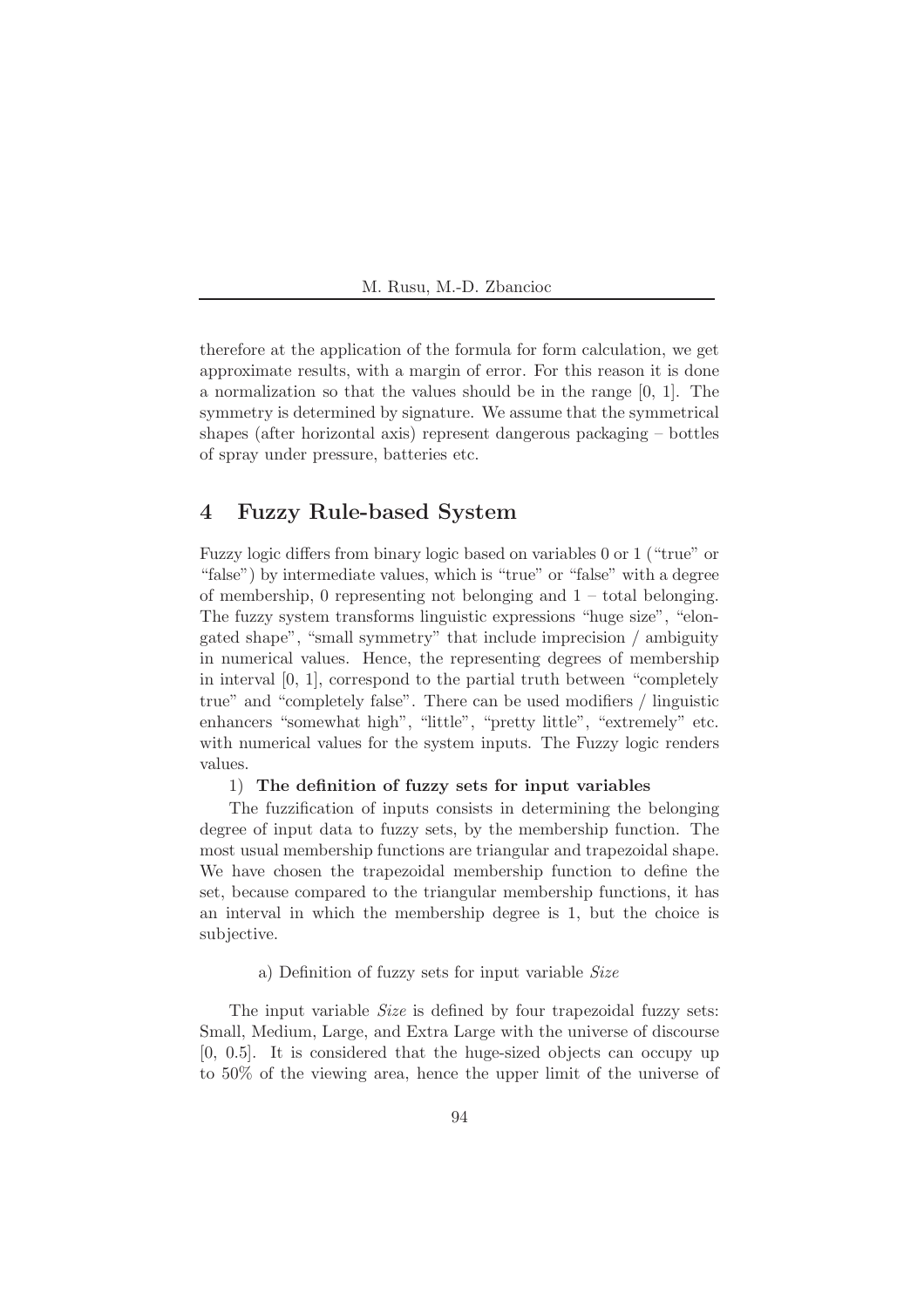

discourse is 0, 5. A large size object covers about  $10\%$ -15% of the viewing area. According to Figure 3, when an object occupies between 15% and 20% of the viewing area, then it can be considered as belonging also to the fuzzy set "Large" and the fuzzy set "Extra Large", but with different degrees of belonging. The 4 fuzzy sets for input variable *Size* are represented in Figure 3.



Figure 3. The fuzzy sets for input variable *Size*

b) Definition of fuzzy sets for input variable *Shape*

The input variable *Shape* is defined by four trapezoidal fuzzy sets: Elongated, Irregular, Oval and Round. According to the formula (2) the obtained values for *Shape* can be in the range [0, 1], with 0 corresponding to an elongate object similar to a line segment and  $1 -$  to a circle. The fuzzy sets for input variable *Shape* are represented in Figure 4.

#### c) Definition of fuzzy sets for input variable *Symmetry*

The input variable *Symmetry* is defined by three trapezoidal fuzzy sets: Small, Medium and Big. It is expressed dimensionless based on differences between the normalized signature of the object on the intervals [0, 90], [90, 180], [180, 270], [270, 360] degrees. The definition of fuzzy sets for *Symmetry* was based on our observation: the bottles under pressure (from various sprays, lacquers), the batteries are sym-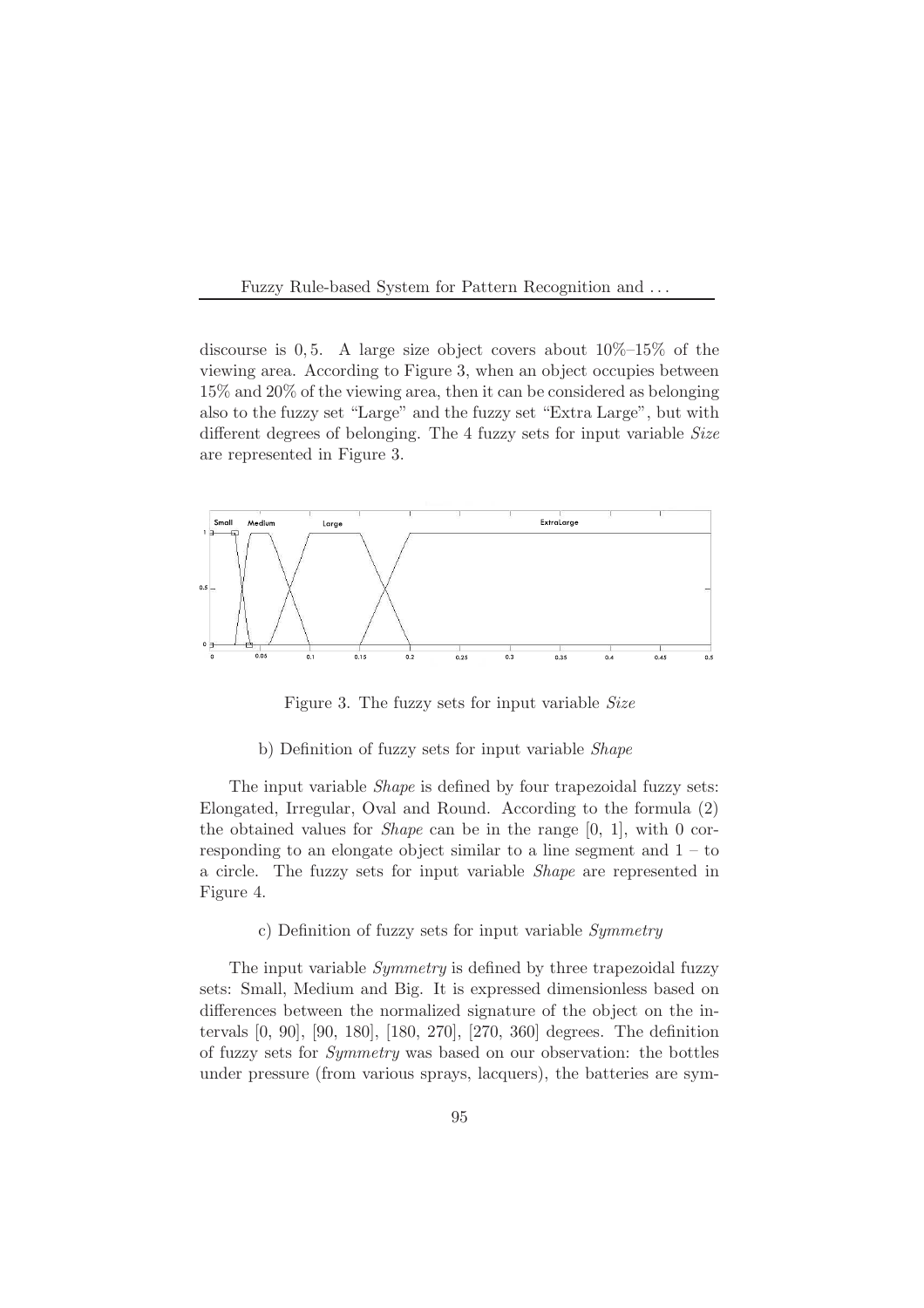



Figure 4. The fuzzy sets for input variable *Shape*

metrical towards the horizontal axis too. These packages / objects are dangerous and can't be recycled, so the membership on the Symmetry set is an important weight in decision made by the system. The fuzzy sets for input variable *Symmetry* are represented in Figure 5.



Figure 5. The fuzzy sets for input variable *Symmetry*

#### 2) The definition of fuzzy sets for the output variables

Fuzzy system classifies waste into three classes: Dangerous (toxic, flammable, harmful to the environment), Undetermined and Recyclable. The output variable ObjectType is defined by fuzzy sets as in Figure 6, creating a Mamdani type system. Triangular membership functions have the small value of the triangle base (symbolical value),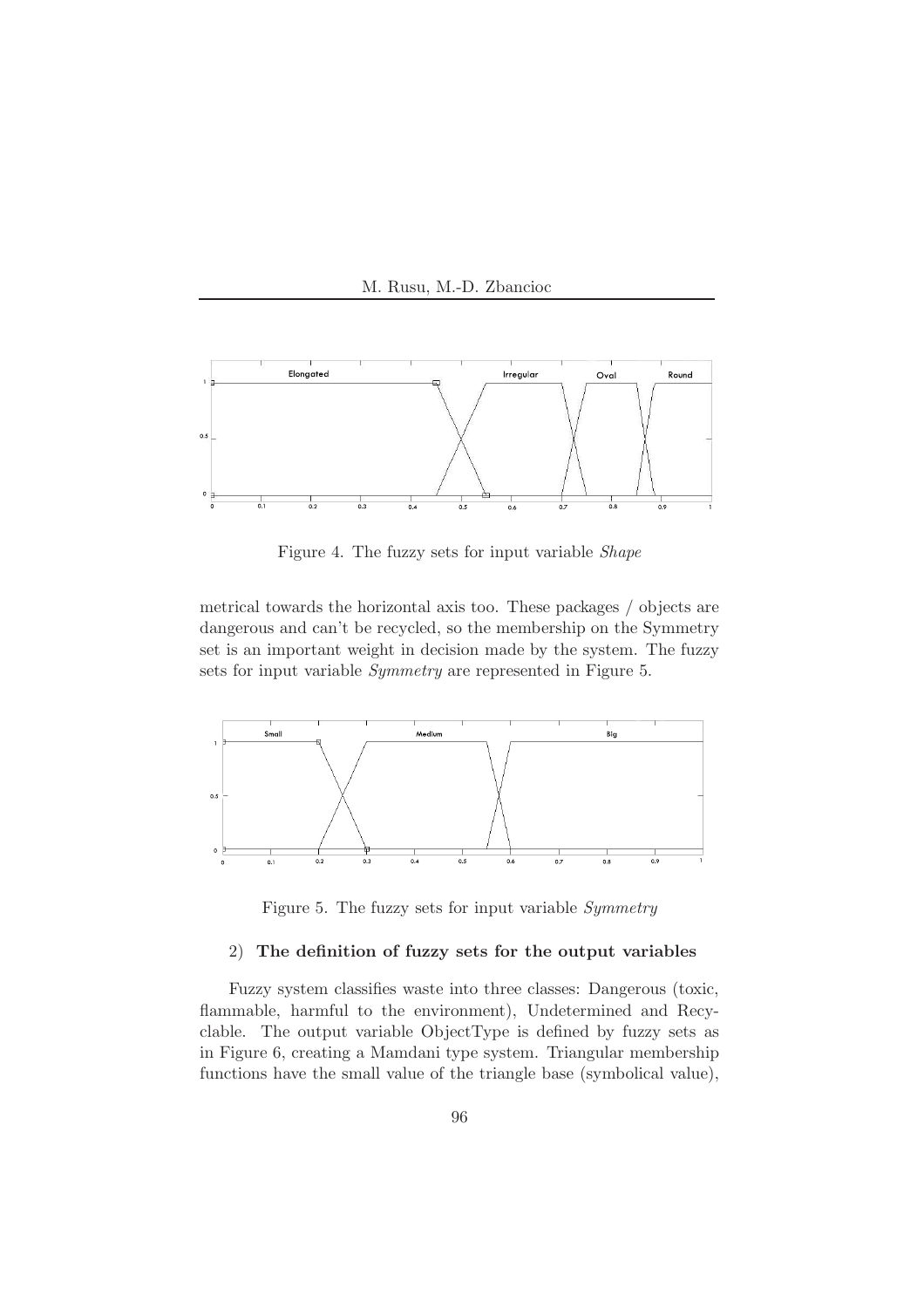

therefore the system can be considered closer to a Sugeno fuzzy system. Choosing the type of system Mamdani and not Sugeno is given by the defuzzification function MoM (Moment of Maximum) type. Small base values of the 3 fuzzy sets are chosen as follows: about 0 value for Dangerous,  $\sim 0.5$  for Undetermined and  $\sim 1$  for Recyclable.



Figure 6. Fuzzy output representation

#### 3) Rules base of fuzzy logic system

The rules of inference are the rules that bound fuzzy input variables of a system with fuzzy output variables of the same system. These rules are in the form as follows: IF condition / premise1 AND / OR condition / premise2 (AND / OR ...) THEN action. The entirety of rules forms the basis of rules, called Knowledge Base. The rules are qualitative statements derived from analyses made during recycling process of packaging. On this basis, an intuitive enunciation of fuzzy rules for the submitted application was defined: different weights associated to the rules can be observed. These weights are also called coefficients of certainty.

Examples of applied inference rules:

IF elongated shape AND small size AND big symmetry THEN object type is dangerous (1)

IF elongated shape AND medium size AND big symmetry THEN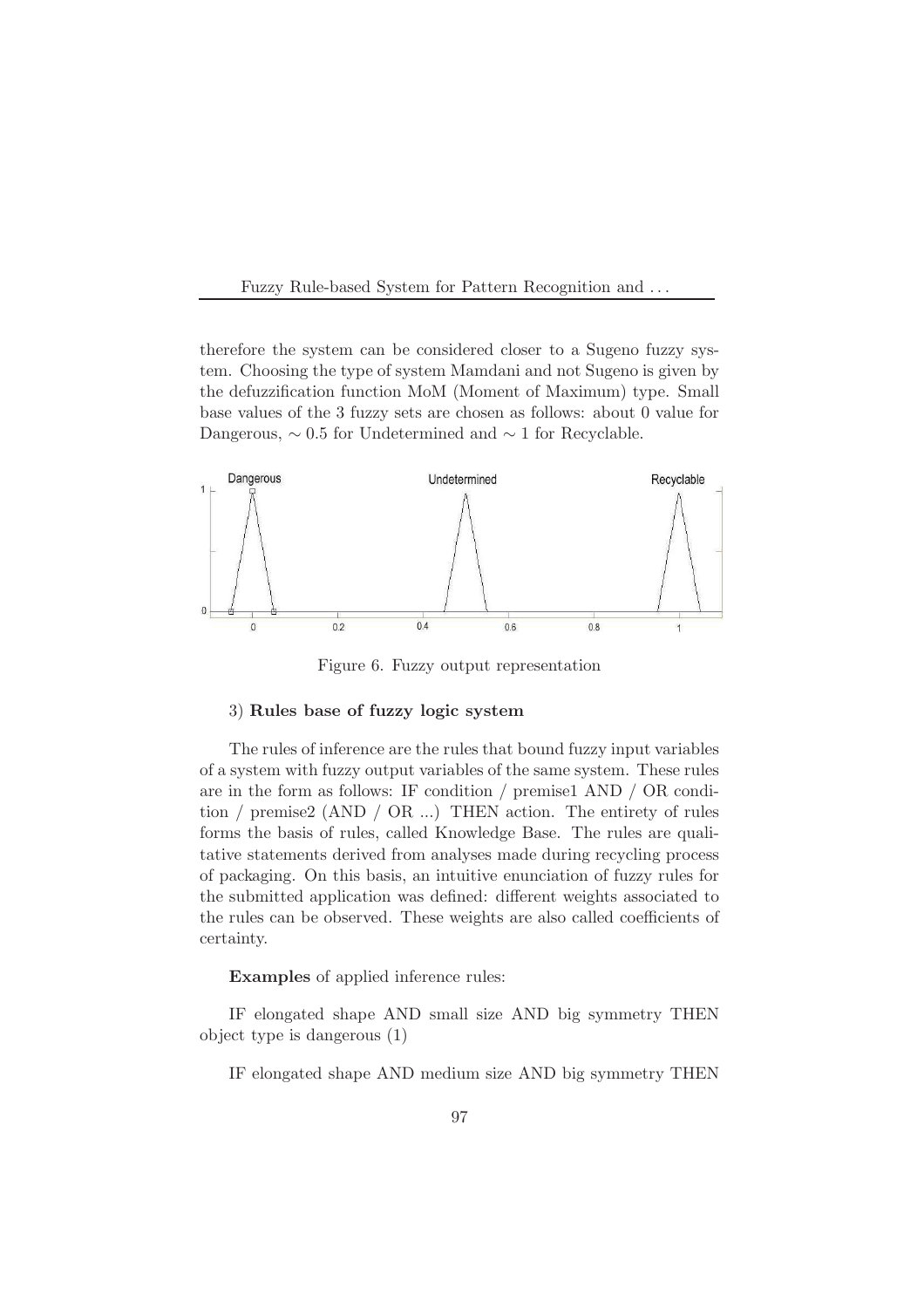object type is dangerous (1)

IF elongated shape AND small size AND medium symmetry THEN object type is dangerous (0.7)

IF elongated shape AND medium size AND small symmetry THEN object type is undetermined (1)

IF elongated shape AND small size AND small symmetry THEN object type is undetermined (1)

IF elongated shape AND extra-large size AND big symmetry THEN object type is undetermined (1) etc.

|                                                                        |                                                                                              | 1. If (Shape is Elongated) and (Size is Small) and (Symmetry is Big) then (ObjectType is Dangerous) (1)<br>2. If (Shape is Elongated) and (Size is Medium) and (Symmetry is Big) then (ObjectType is Dangerous) (1):<br>3. If (Shape is Elongated) and (Size is Large) and (Symmetry is Big) then (ObjectType is Dangerous) (1).<br>4. If (Shape is Elongated) and (Size is ExtraLarge) and (Symmetry is Big) then (ObjectType is Undetermined) (1)<br>5. If (Shape is Elongated) and (Size is Small) and (Symmetry is Medium) then (ObjectType is Dangerous) (0.7)<br>[6. If (Shape is Elongated) and (Size is Medium) and (Symmetry is Medium) then (ObjectType is Dangerous) (0.7)<br>7. If (Shape is Elongated) and (Size is Large) and (Symmetry is Medium) then (ObjectType is Dangerous) (0.7). |                                                                      |
|------------------------------------------------------------------------|----------------------------------------------------------------------------------------------|--------------------------------------------------------------------------------------------------------------------------------------------------------------------------------------------------------------------------------------------------------------------------------------------------------------------------------------------------------------------------------------------------------------------------------------------------------------------------------------------------------------------------------------------------------------------------------------------------------------------------------------------------------------------------------------------------------------------------------------------------------------------------------------------------------|----------------------------------------------------------------------|
| lf<br>Shape is                                                         | and<br>Size is                                                                               | and<br>Symmetry is                                                                                                                                                                                                                                                                                                                                                                                                                                                                                                                                                                                                                                                                                                                                                                                     | <b>Then</b><br>ObjectType is                                         |
| Elongated<br>$\hat{\phantom{a}}$<br>Irregular<br>Oval<br>Round<br>none | Small<br>$\boldsymbol{\mathcal{N}}$<br>Medium<br>Large<br>ExtraLarge<br>$\checkmark$<br>none | Small<br>Medium<br>Big.<br>none                                                                                                                                                                                                                                                                                                                                                                                                                                                                                                                                                                                                                                                                                                                                                                        | Dangerous<br>∼<br>Undetermined<br>Recyclable<br>none<br>$\checkmark$ |
| not<br>Connection<br><b>or</b><br>$\bullet$ and                        | not<br>Weight:<br>1                                                                          | not<br>Add rule<br>Delete rule                                                                                                                                                                                                                                                                                                                                                                                                                                                                                                                                                                                                                                                                                                                                                                         | not<br>Change rule<br>×.                                             |

Figure 7. Inference rules applied to SF

The rules may be modified, supplemented, deleted via a graphical interface shown in Figure 7.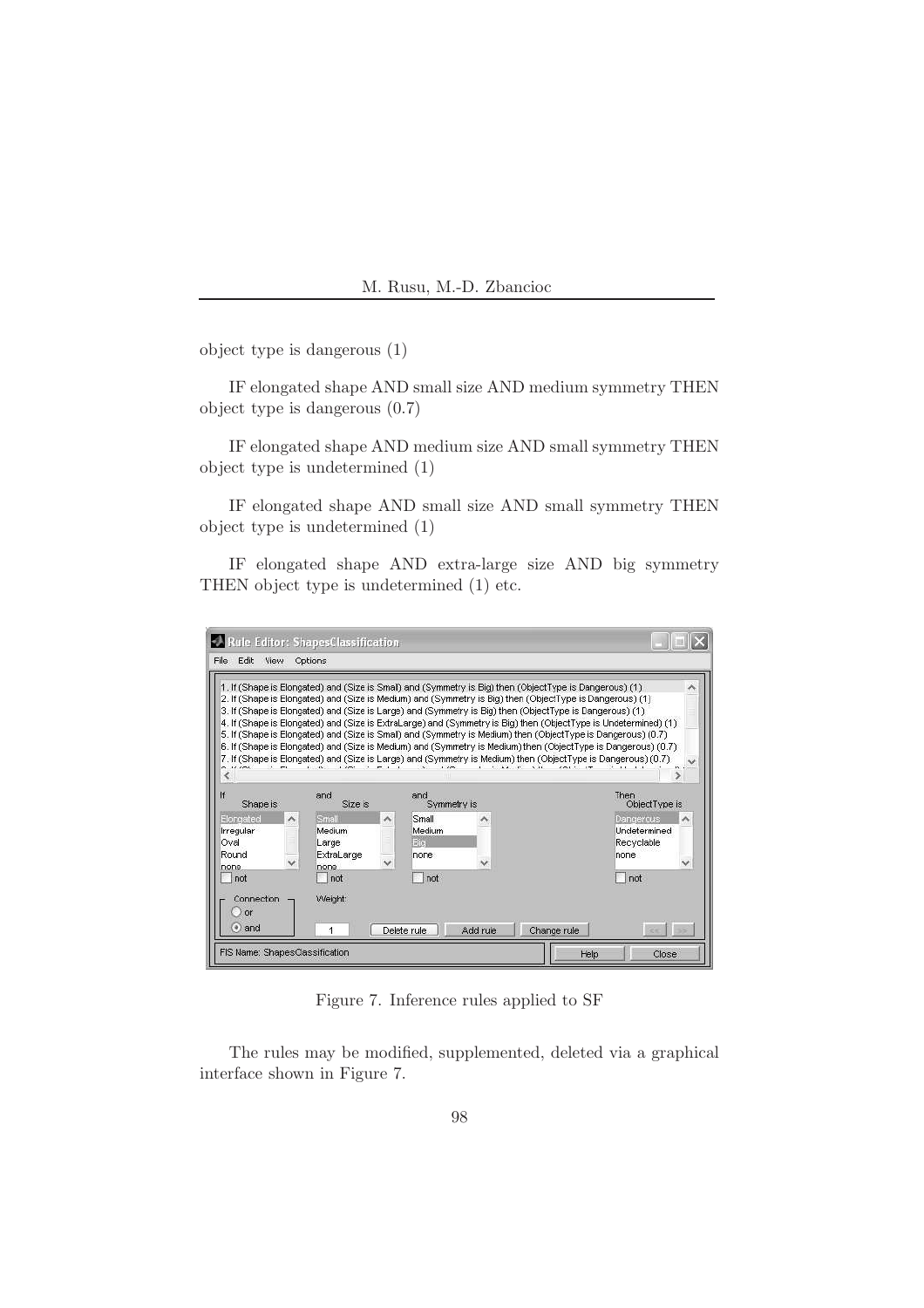

The intersection of two fuzzy sets is equivalent to the operation "AND logic" which is the minimum of two membership degrees. Between the premises of the rules the operator "min" is applied, the resulting value is used to truncation of output variable. When we have more active rules, a reunion of truncated fuzzy sets resulted from application of each rule is applied.

#### 4) Defuzzification

In order that the developed system to classify Object Type, it is necessary that fuzzy sets of the output to be transformed into crisp data. This transformation is called defuzzification. The most common methods of defuzzification are: Centroid, COA, COG, SOM (smallest of maximum), MOM (mean of maximum), LOM (largest of maximum). For the developed system the MoM method was chosen. The fuzzy system for detection type of packaging applies the defuzzification operator MOM, selects from active fuzzy rules. An example of defuzzification is shown in Figure 8. Observe the active rules 7, 8 and 13. Applying MoM – the mean of maximums (of 0, 0,5 and 1), we get the result 0,5. If we have two activated rules, with the same weight, mean of 0 and 0,5 or mean of 0,5 and 1, in addition to relation MoM we apply the logical relationship AND – minimum of two values.

The achievement of this system is 95%. Some packages from the group Undetermined were identified as Dangerous. A Dangerous object has been classified as Undetermined. Most importantly, these packages are not classified as Recyclable, but to ensure an accurate automatic classification, the items from the Recyclable class are checked at the next step by identifying the signature (of the form).

# 5 Signatures identification

The forms signature is a functional representation. For the proposed system the signature representation by the distance from the form cen-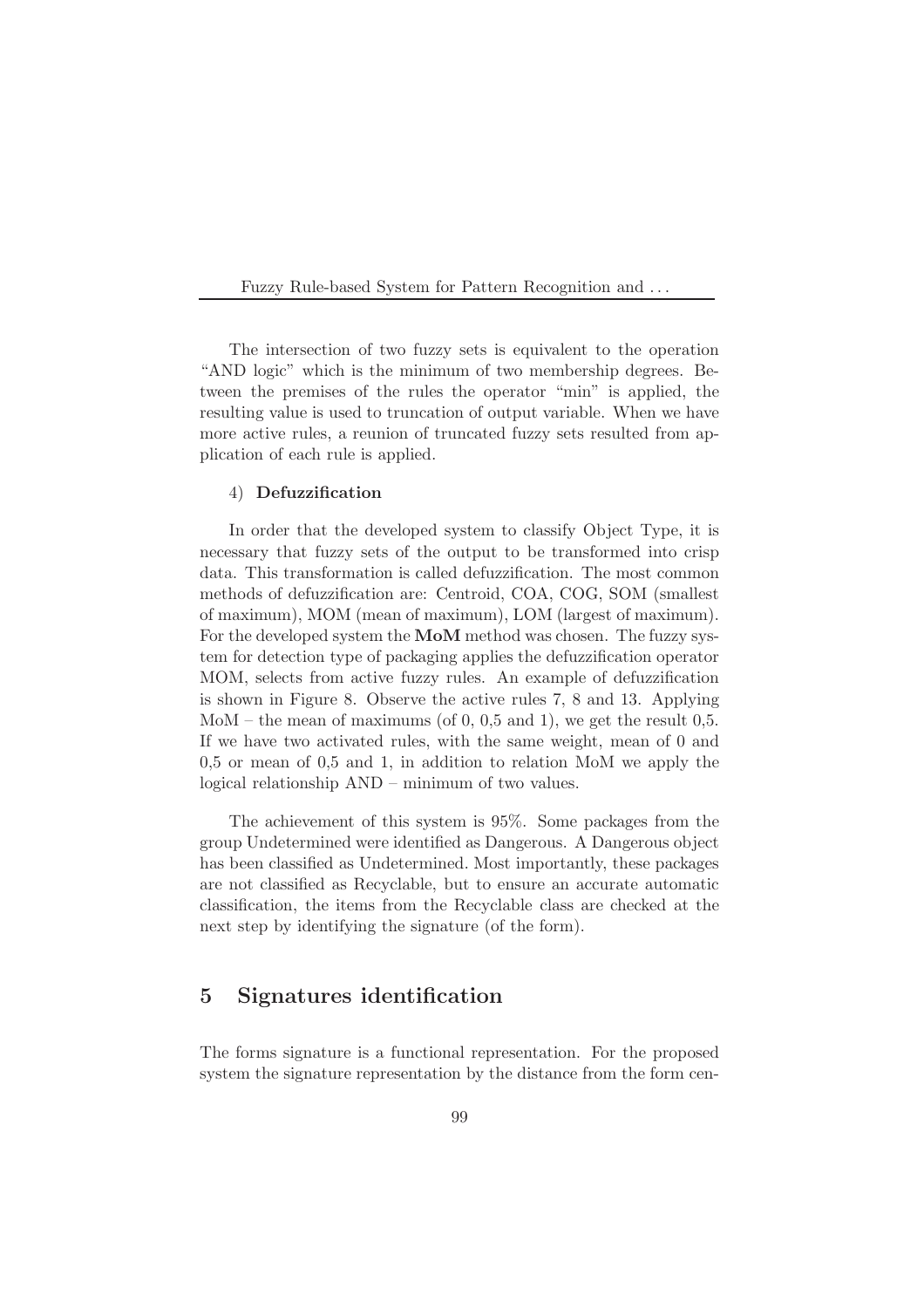

M. Rusu, M.-D. Zbancioc

Figure 8. Example of defuzzification

ter to each point of edge was chosen. Examples of shapes and their signatures are shown in Table 3.

For objects with the same shape but different sizes, the signatures will be similar but with different amplitude (due to varying degrees of scaling). For objects with different orientation, the signatures will be similar but moved to the left / right. Applying normalization to the signature, the effect of scaling disappears. Both the correlation function and difference function ensure the invariance to rotation. Another possibility to eliminate the effect of rotation is selecting the starting point for signature generation as the farthest point from the center (if it is a single point) or the farthest point on the axis. One way to get the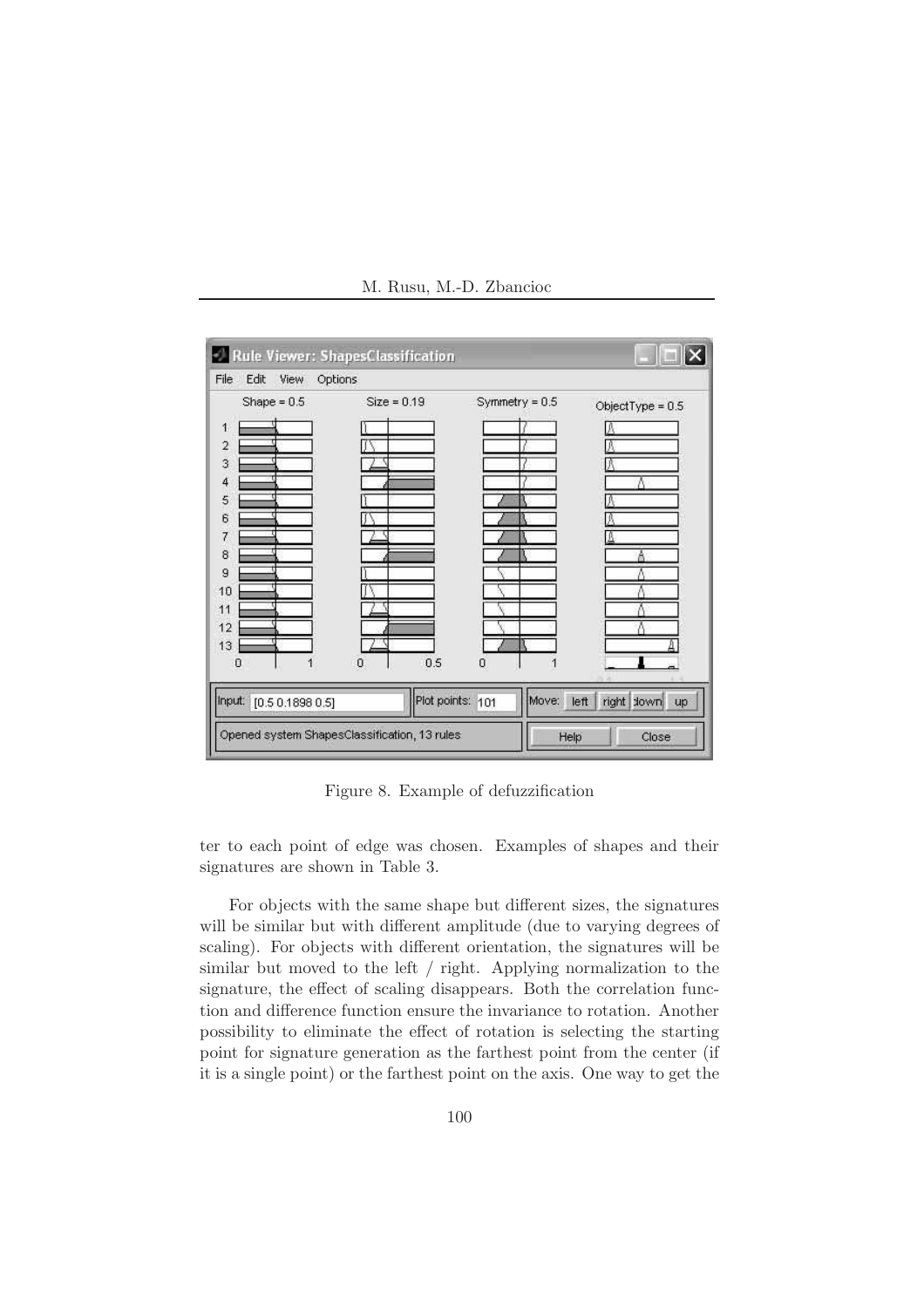



Table 3. Graphic representations of forms signatures

invariance of forms size would be the normalization of obtained values: their representation between 0 and 1. This method is sensitive to noises that affect the maximum and minimum values. For the developed system the size of the packaging matters, therefore no normalization was performed. The correlation is a statistical method applied to determine a relationship between two or more variables. The correlation coefficient  $(r)$  is a quantitative value between  $-1$  and  $+1$ , and describes the relationship between variables (see Table 4). Extreme values imply a correlation between variables while  $r = 0$  is the total lack of linear relationship.

Examples of signatures identification by total correlation coefficient are represented in Table 5.

Defined for two variables with normal distribution  $(x, y)$ , the lin-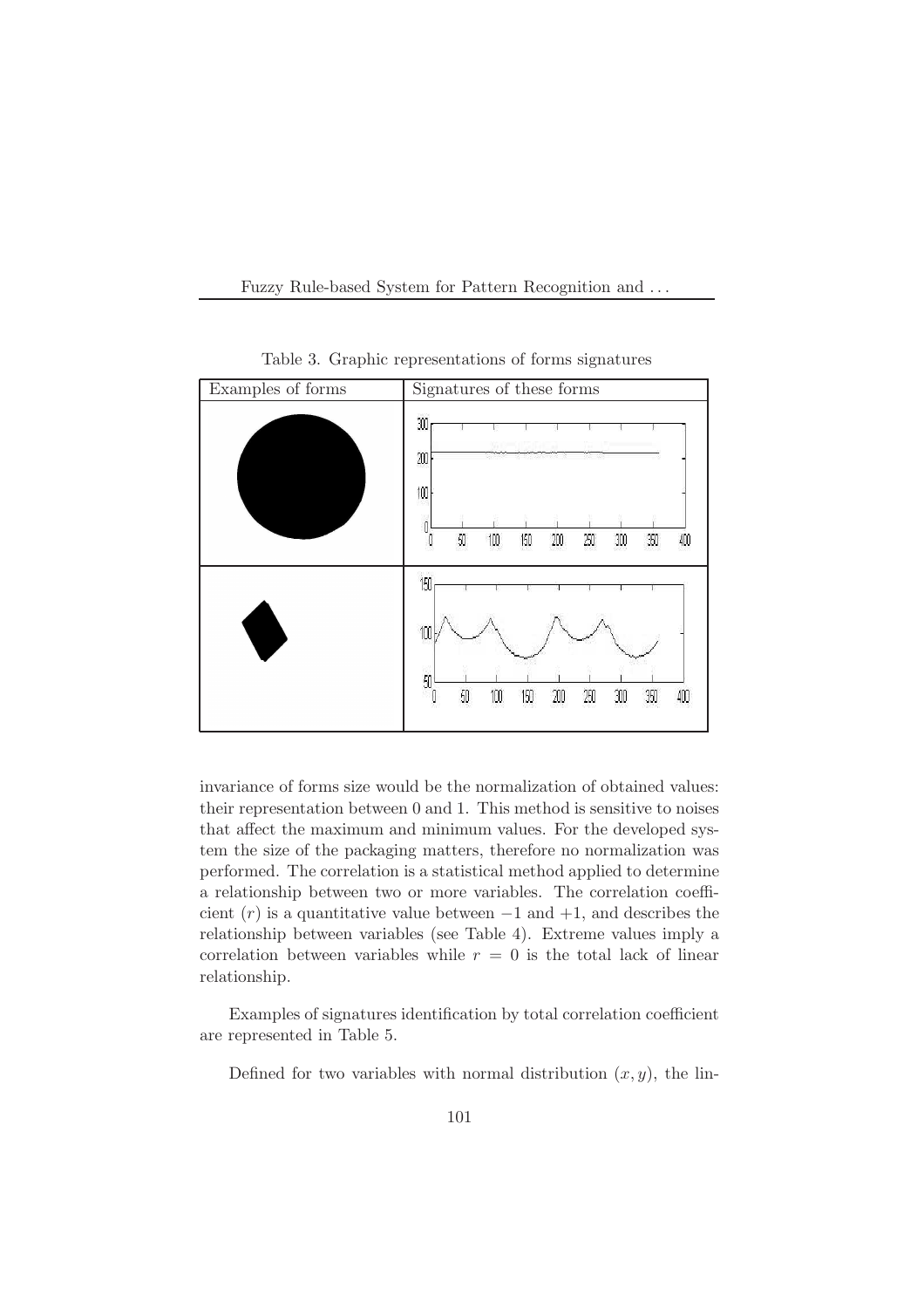M. Rusu, M.-D. Zbancioc

| Strength of association $\mid r$ positive $\mid r$ negative |                       |                                     |
|-------------------------------------------------------------|-----------------------|-------------------------------------|
| Small                                                       | $0.1 \text{ to } 0.3$ | $-0.1 \text{ to } -0.3$             |
| Medium                                                      | $0.3 \text{ to } 0.5$ | $-0.3$ to $-0.5$                    |
| Large                                                       | $0.5 \text{ to } 1.0$ | $\vert -0.5 \text{ to } -1.0 \vert$ |

Table 4. Guidelines to interpreting Pearson's correlation coefficient

ear correlation coefficient called Pearson's coefficient (total correlation coefficient), is determined as follows [13]:

$$
r_{xy} = \frac{\sum_{i=1}^{n} (x_i - m_x)(y_i - m_y)}{\sqrt{(\sum_{i=1}^{n} (x_i - m_x)^2 (\sum_{i=1}^{n} (y_i - m_y)^2)}},
$$
(4)

where

 $m_x$  – the average of values  $x : m_x = \sum_{i=1}^n \frac{x_i}{n}$  $\frac{x_i}{n},$  $m_y$  – the average of values  $y : m_y = \sum_{i=1}^n \frac{y_i}{n}$  $\frac{y_i}{n}$  .



Figure 9. The cosine  $\theta$  coefficient for a two-dimensional space [13]

Calculation of cosine  $\theta$  coefficient (see Figure 9) in a two-dimensional space is based on trigonometric relationships of angles and is expressed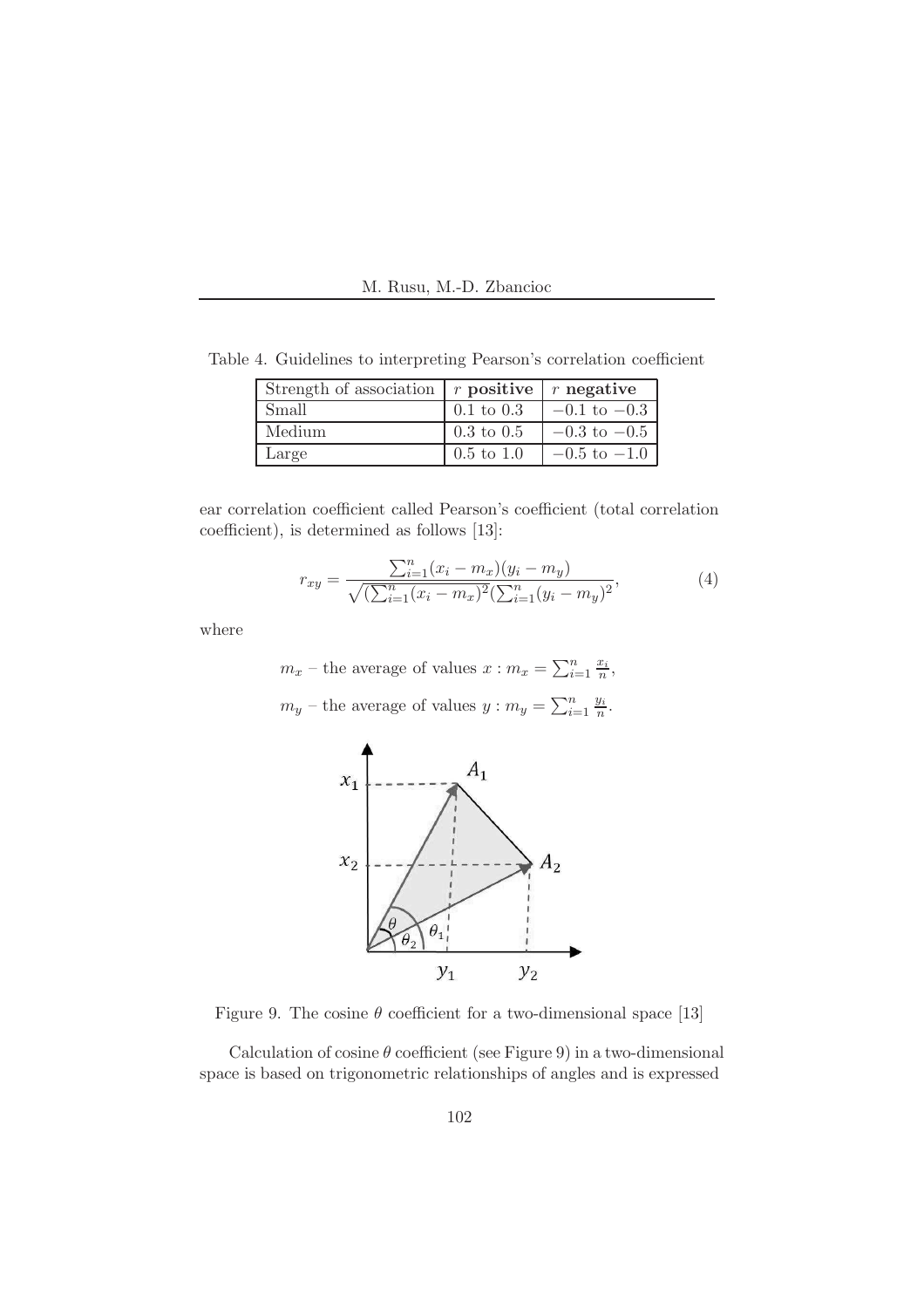| Object shape                           | Shape signature | Shape signature           |
|----------------------------------------|-----------------|---------------------------|
|                                        |                 | identification            |
|                                        |                 |                           |
| Recyclable item,<br>included in the DB |                 | Recyclable<br>(pet10.bmp) |
| Recyclable item,<br>not included       |                 | Recyclable<br>(pet12.bmp) |
| in the DB<br>Unrecycled item           |                 | Undetermined              |
| intentionally<br>included              |                 | (ambalaj.bmp)             |

Table 5. Signatures identification by total correlation coefficient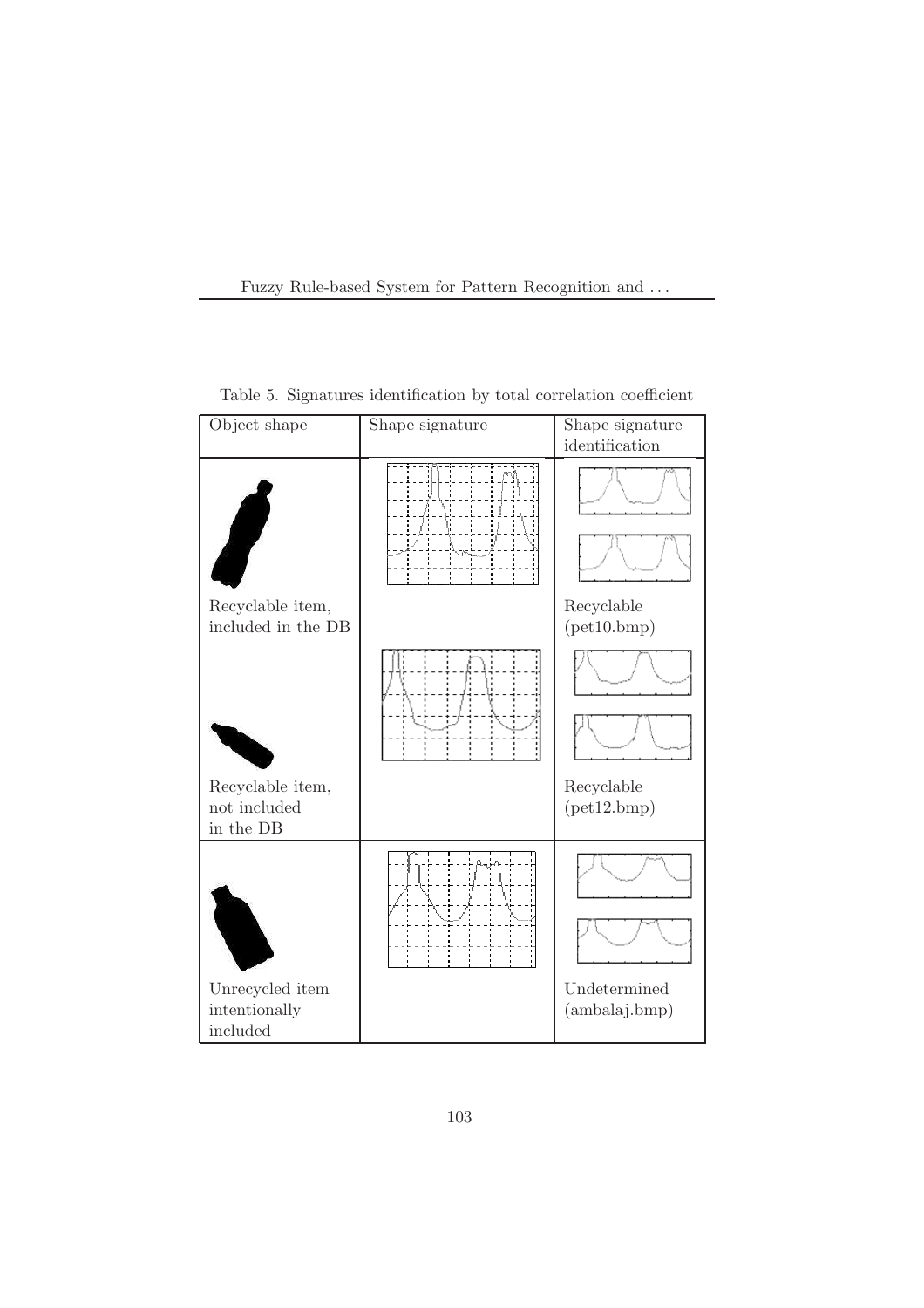by the following formula:

$$
cos\theta_{A_1A_2} = cos(\theta_1 - \theta_2) = \frac{x_1y_1 + x_2y_2}{\sqrt{(x_1^2 + y_1^2)(x_2^2 + y_2^2)}}.
$$
(5)

The above formula can be adapted for  $n$  independent factors:

$$
cos\theta_{A_1A_2} = \frac{\sum_{i=1}^n x_i y_i}{\sqrt{\sum_{i=1}^n x_i^2 \sum_{i=1}^n y_i^2}}.
$$
 (6)

The cosine  $\theta$  coefficient is a measure of angular distance used for estimating similarity between the forms. This correlation coefficient indicates a complete similarity between the two forms  $A_1$  and  $A_2$  if  $\cos \theta = 1$  and a total distinction if  $\cos \theta = 0$ . The both formulas were tested and we opted for the total correlation coefficient (called Pearson's coefficient). The database contains the signatures of all forms (recyclable undetermined and dangerous) to be identified as a nonrecyclable object if it has been misclassified. The objects that are not included in the database were also tested and, the result is satisfactory.

# 6 Conclusions

The elaborated decision system aims at detection of dangerous waste that appears because of ignorance of people with respect to recyclable waste.

The Hybrid algorithm – CCN combined with GA – enables the detection of danger symbols on the label with a very high rate of success. Implementation of genetic algorithm for generating rotation and scaling values is a solution when template differs in size and rotation angle of the image scenes. GA also reduces calculation steps reaching an optimal result within a reasonable time.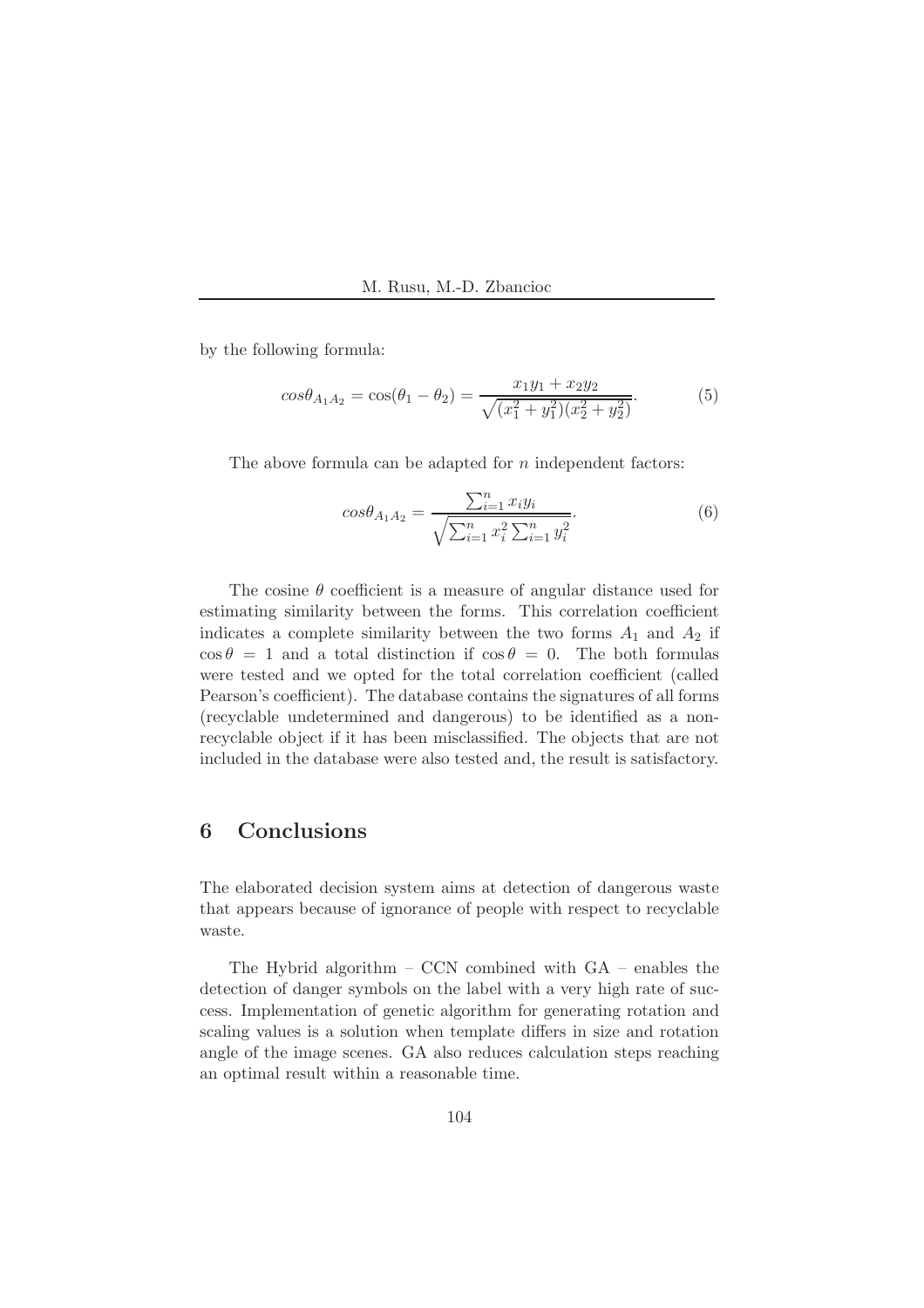Objects contour extracting in order to obtain the signature is made by the tracking contour algorithm. Correct determination of the contour also enables efficient calculation of shape and size – features used in fuzzy system.

Automatic classification of waste is carried out with a fuzzy system the inputs of which are: shape, size and symmetry. The choice of fuzzy sets is subjective and was made after analysis of packaging that should be recycled, and the dangerous ones must be collected in special containers. To increase the weight of decision that some waste is dangerous or can be recycled, an algorithm for form (packaging) signature identification is implemented.

The developed system can be adapted to sort other objects. Waste sorting was chosen to emphasize that their correct sorting would be a solution for reducing pollution, an important factor nowadays.

### References

- [1] M.S. Bani, Z.A. Rashid, K.H.K. Hamid, M.E. Harbawi, A.B. Alias and M.J. Aris, "The Development of Decision Support System for Waste Management; a Review," *Int. Journal of Chemical, Molecular, Nuclear, Materials and Metallurgical Engineering*, vol. 3, no. 1, pp.17–24, Jan. 2009.
- [2] S. Cheng, C.W. Chan and G.H. Huang, "An integrated multicriteria decision analysis and inexact mixed integer linear programming approach for solid waste management," *Engineering Application of Artificial Intelligence*, vol. 16, pp. 543–554, Aug.-Sept. 2003.
- [3] N. Musee, L. Lorenzen and C. Aldrich, "New methodology for hazardous waste classification using fuzzy set theory," *Journal of Hazardous Materials*, vol. 154, pp. 1040–1051, June 2008.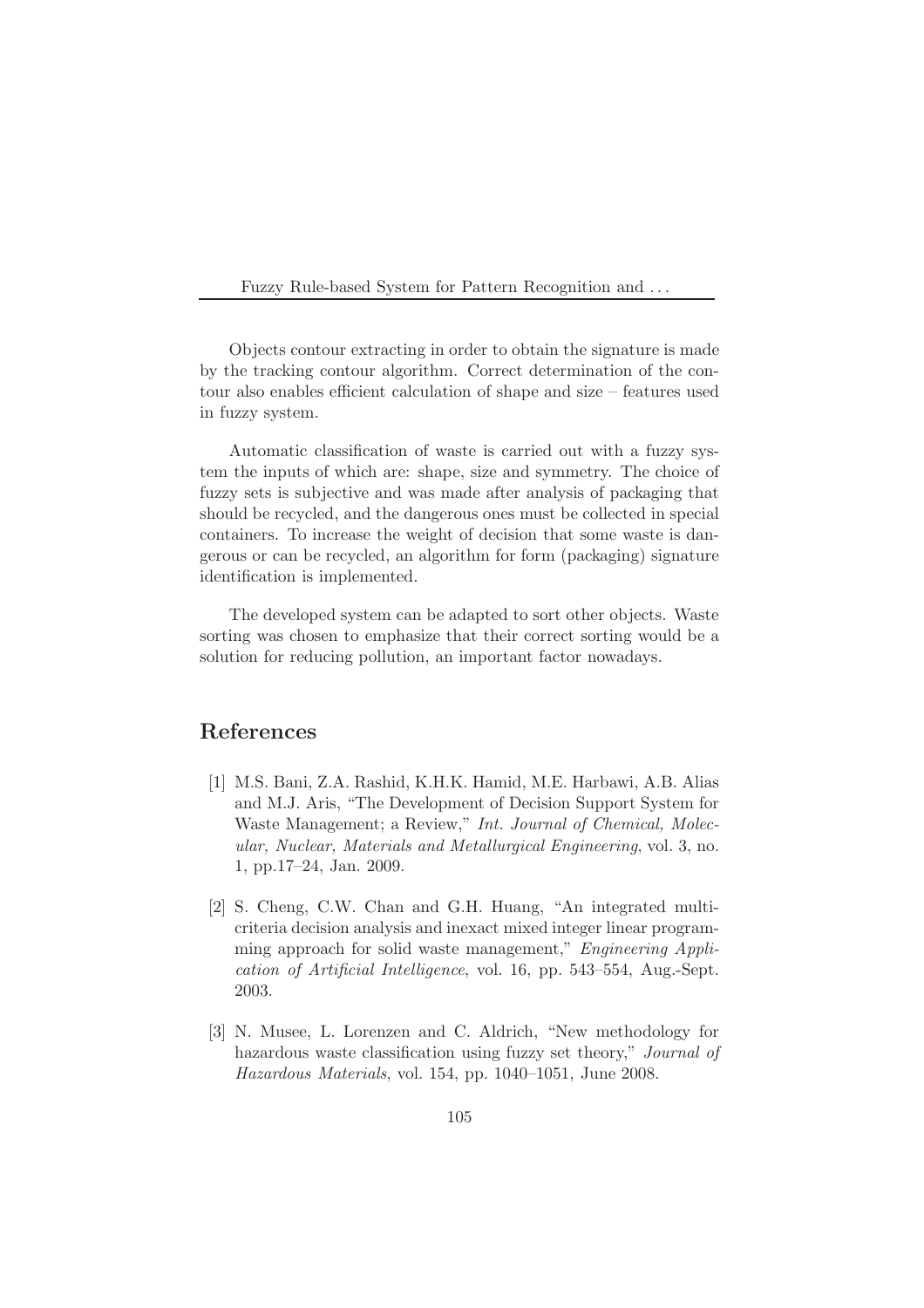- [4] H. Stirling, "The recovery of waste glass cullet for recycling purposes by means of electro-optical sorters," *Conservation and Recycling*, vol. 1, no. 2, pp. 209–219, Dec. 1977.
- [5] M.O. Rahman, A. Hussain, E. Scavino, H. Basri and M.A. Hannan, "Intelligent computer vision system for segregating recyclable waste papers," *Expert Systems with Applications*, vol. 38, pp. 10398–10407, Aug. 2011.
- [6] M. Rusu and M.-D. Zbancioc, "Automated identification of objects based on Normalized Cross-Correlation and Genetic Algorithm," in *IEEE Int. Conf. on E-Health and Bioengineering*, 19-21 Nov. 2015, pp. 1–4.
- [7] "Annex 1: Symbols and indications of danger", *International labour Organization*. [Online]. Available: http://www.ilo.org/legacy/english/protection/safework/cis/ products/safetytm/clasann1.htm. Accessed on Sept. 30, 2015.
- [8] M. Rusu and H.N. Teodorescu, "A Method for Image Segmentation based on Histograms – Preliminary Results," in *The 4-th Int. Conf. on Telecommunications, Electronics and Informatics*, 17-20 May 2012, pp. 351–354.
- [9] N. Otsu, "A threshold selection method from graylevel histograms," in *IEEE Transactions on Systems, Man and Cybernetics*, vol. 9, no. 1, Jan. 1979, pp. 62–66.
- [10] Chapter 5.2 "Border tracing", Section from Chapter 5, part II *Segmentation: Edge-based segmentation*. [Online]. Available: http://user.engineering.uiowa.edu/∼dip/LECTURE/Segmentati on2.html. Accessed on: Feb. 02, 2016.
- [11] M. Yang, K. Kpalma and J. Ronsin, "Shape-Based Invariant Feature Extraction for Object Recognition," in *Advances in Reasoning-Based Image Processing Intelligent Systems*, (Intelligent Systems Reference Library, vol. 29), R. Kountchev and K.